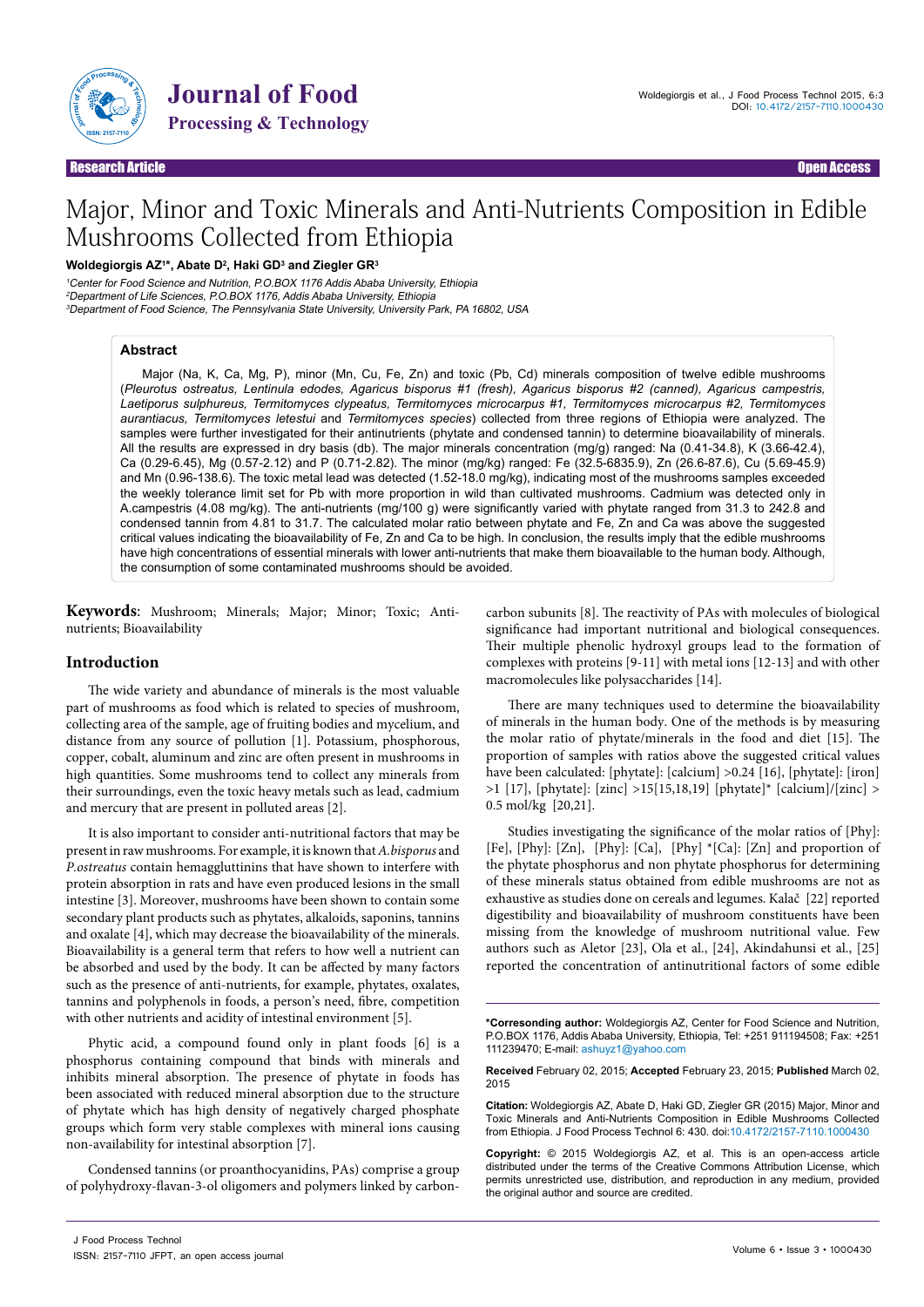mushrooms. In addition, no information is available about either the minerals or anti-nutrients composition of Ethiopian mushrooms.

Consequently, in this study the concentration of major minerals (Na, K, Ca, Mg, and P), minor minerals (Zn, Fe, Cu, and Mn) and toxic minerals (Pb, Cd) and the antinutrients (phytate and condensed tannin) of edible mushrooms collected from Ethiopia were evaluated. Accordingly, the respective [Phy]: [Fe], [Phy]: [Zn], [Phy]: [Ca], [Phy]\*[Ca]: [Zn] molar ratios and the proportion of phytate phosphorus and non phytate phosphorus were calculated and compared to the critical values to predict the bioavailability of Fe, Zn, Ca and P obtained from these edible mushrooms to the human body.

# **Materials and Methods**

# **Description of sampling areas**

The three mushroom sampling areas were Addis Ababa, Kaffa zone and Benishangul Gumuz region of Ethiopia. Addis Ababa is the capital city of Ethiopia and located 9º01 N and 038º45 E. Kaffa zone is situated in the northwestern part of the southern nations, nationalities and people region state (SNNPR) and lies within 07º 00'-7º25'N latitude and 35º55'-36º37'E Longitude. Benishangul gumuz region is located in western parts of Ethiopia located between 09.17º-12.06º North latitude and 34.10º-37.04º East longitude.

# **Sample collection and identification**

The collection of samples was based on their abundance and availability during the rainy season of the year (May-September). The samples were either collected from the field or purchased from the indigenous people who collect edible forest resources in the region or from the local markets. Identification of the wild edible mushrooms was made by making comparisons with authentic illustrations. Moreover, confirmations of the wild mushrooms were made by mycological experts at the department of life sciences at Addis Ababa University.

Within a two consecutive year a total of 12 edible mushrooms were collected where four of them were cultivated and eight of them were wild mushrooms. These are *Pleurotus ostreatus, Lentinula edodes, Agaricus bisporus #1 (fresh), Agaricus bisporus #2 (canned), Agaricus campestris, Laetiporus sulphureus, Termitomyces clypeatus, Termitomyces microcarpus #1, Termitomyces microcarpus #2, Termitomyces aurantiacus, Termitomyces letestui* and unidentified *Termitomyces* species. The first five mushrooms are collected from Addis Ababa, the next three are from Kaffa and the last four are from Benishangul Gumuz region, respectively.

# **Preparation of samples and storage**

The mushroom samples were cleaned out of forest debris (without washing) with a plastic knife and sliced without separating the cap and the stipe of the mushrooms. Samples were dried in drying oven in the laboratory till constant weight. The dried samples were milled to fine powder (20 mesh) using a mill (FW 100, Yusung Industrial Ltd, China) and kept in plastic bottles until analysis.

# **Determination of minerals (major, minor and toxic)**

**Prevention of contamination:** To minimize the risk of contamination, glass wares were washed with  $10\%$   $\mathrm{HNO}_{3}$  acid and crucibles were soaked with 6N HCl for 24 hours after being washed with detergent and water. All materials were then rinsed with distilleddeionized water and dried in an oven before use.

**Method detection limit and calibration curve:** Estimation of the

mineral concentration of the blank is important for the determination of the detection limit of the analytical method. Thus, eight reagent blanks were prepared in parallel and analyzed for their metal content as the samples. The pooled standard deviation of the eight blanks was calculated and multiplied by three to determine the method detection limit (MDL) of each metal [26]. Sample concentrations which are below the method detection limit  $(\mu g/g)$  were reported as not detected (nd). Calibration curve for each mineral was constructed using an appropriate standard at a series of concentrations. Regression equation for each metal standard was constructed and best fit of the equation was checked using correlation coefficient  $(R^2)$ .

**Digestion of mushroom samples:** Digestion of mushroom samples was carried out by following the dry ashing method [27,28] with some modifications. Two grams of sample was placed in a porcelain crucible and ashed in an oven at 450ºC for 24 h. Ashed material was dissolved in 2 ml of concentrated  $HNO<sub>3</sub>$ , evaporated to dryness, heated again to 450ºC for 4 h. Samples then was dissolved in 2 ml of concentrated  $H_2SO_4$ , 2 ml concentrated  $HNO_3$  and 2 ml of  $H_2O_2$ , and diluted with distilled-deionized water up to 100 ml after adding 1 % LaCl<sub>3</sub> (2 ml) as releasing agent for Ca and Mg minerals. A blank digest was carried out in the same way.

**Analysis of minerals with atomic absorption spectrometer:** For the mineral analyses, PG-990 atomic absorption spectrometer (Beijing, China) was used by setting the appropriate wavelength for each metal. All metal ions (expect K, Na and P) determination was carried out in an air/acetylene flame mode of the spectrophotometer. K and Na levels in the mushroom samples were determined by CL 378 flame photometer (ELICO Limited, UK) using butane gas. Phosphorus was determined by UV-VIS spectrophotometer (Perkin Elmer, UK) using the molybdovanadate method [29]**.**

**Quality control:** The reliability of the measurements was assessed by analyzing some of the minerals using the certified reference materials IRMM 804 (rice flour) and BCR-381 (Rye Flour) supplied by the Institute for Reference Materials and Measurements (IRMM, Geel, Belgium). For assessing the method performance, the measured values of a CRM were compared with the certified values. Moreover, a control sample was digested and analyzed with each analytical batch of samples to check the effectiveness of the digestion procedure. In order to further control the stability of the measurements, the last concentration of the standard solution was placed in a certain location of the auto-sampler loading list and it was analyzed every 10 samples.

# **Antinutritional factors and bioavailability of minerals**

**Phytate:** The phytate content in the sample was determined according to the method described by Latta et al. [30] and later modified by Vaintraub et al., [31]. About 0.1 g of fresh samples was extracted with 10 ml 2.4% HCl in a mechanical shaker for 1 hour at a room temperature. The extract was centrifuged at 3000 rpm for 30 minute. The clear supernatant was used for phytate estimation. One ml of wade reagent (containing  $0.03\%$  solution of  $FeCl<sub>3</sub>$ .6H<sub>2</sub>O and  $0.3\%$ of sulfosalcilic acid in water) was added to 3 ml of the sample solution (supernatant) and the mixture was mixed on a vortex for 5 seconds. Absorption readings at 500 nm were taken against a blank sample consisting of 3 ml extract solution with 2 ml of 2.4% HCl without wade reagent. Sodium salt of phytic acid (4.5-36 mg/ml) was used as standard for construction of calibration curve (Absorbance=-0.0064 phytic acid  $mg + 0.3655$ ,  $R^2 = 0.9916$ ).

**Condensed tannin:** Tannin was determined by Burns et al.,[32]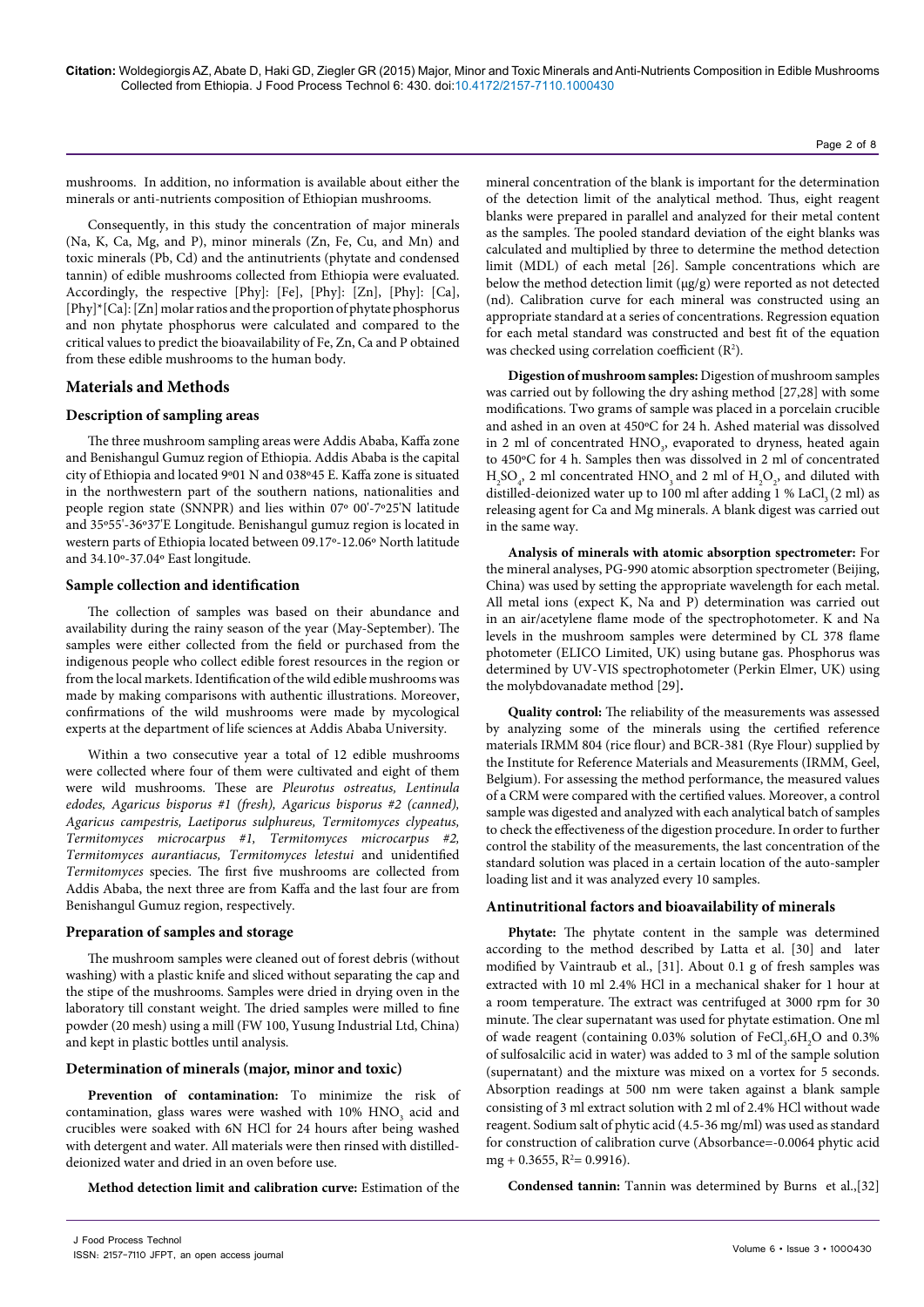Page 3 of 8

as modified by Maxon ED [33]. One gram of sample was weighed and mixed with 10 ml 1% HCl in methanol in a screw cap test tube. Then the tube was shaken for 24 hr at room temperature on a mechanical shaker. The solution was centrifuged at 1000 rpm for 5 minutes. One ml of supernatant was transferred to another test tube and mixed with 5 ml of vanillin-HCl reagent (prepared by combining equal volume of 8% concentrated HCl in methanol and 4% Vanillin in methanol). After 20 minutes, the absorbance of the solutions and the standard solution were measured at 500 nm. Blank sample consisted 1 ml of extract solution with 5 ml of 1% HCl without vanillin-HCl reagent. (+) catechin (0.5-12 mg /100 ml) was used as standard for construction of calibration curve (Absorbance=0.0054 (+) -catechin mg + 0.0024,  $R^2 = 0.9971$ .

**Determination of molar ratio of phytate/mineral:** The mole of phytate and minerals was determined by dividing the weight of phytate and minerals with its atomic weight (phytate: 660 g/mol; Fe: 56 g/mol; Zn: 65 g/mol; Ca: 40 g/mol). The molar ratio between phytate and mineral was obtained after dividing the mole of phytate with the mole of minerals [34]. Phytate phosphorous was calculated by assuming phytate contains 28% phosphorus, i.e. [Phytate P=phytate \*0.28] and accordingly non phytate phosphorous=total phosphorous-phytate phosphorous.

## **Statistical analysis**

Completely randomized design (CRD) was used. All the experimental results were reported as mean ± standard error (SE) of three parallel measurements. Data were evaluated by using one way variance analysis (ANOVA) and means were separated by Duncan' multiple range test (DMRT). A linear regression correlations test  $(R^2)$ was performed to investigate correlations between metal concentrations. SPSS version 15.0 was used for determining of significance at  $p<0.05$ .

# **Results and Discussion**

# **Method detection limits and quality assurance**

The method detection limits, wavelengths at which analysis was done and the correlation coefficients of the calibration curve for each of the metals. The results clearly show that method detection limits and the calibration curves were in good range for the analysis of metals in the mushroom samples. Moreover, the measured values of the certified reference materials are somewhat in good agreement with the certified values.

### **Major minerals**

As shown in Table 1 the concentration of the major minerals in dry basis (Na, K, Ca, Mg and P) is expressed in mg/g. The sodium content ranged from 0.41 mg/g (*T.letestui*) to 34.8 mg/g (*A.bisporus*#2). The higher amount of sodium in *A.bisporus*#2 is due to the incorporation of salt in addition to citric acid and water during canning of whole or sliced button mushrooms. The sodium concentration in mushroom from other report ranges from 0.03-4.85 mg/g [35]. Thus, excluding the canned mushroom (i.e. *A.bisporus*#2), the sodium content of Ethiopian mushrooms were in the range of 0.41 to 1.83 mg/g which is in good agreement with the literature. The concentration of sodium is relatively low (except canned mushroom) and this is of very great nutritional benefit to the consumer, a finding that has been corroborated by Vetter [36]. Potassium content was higher than other minerals in all mushrooms in this study, varying between 3.66 mg/g (*L.sulphureus*) and 42.4 mg/g (*T.clypeatus*). Potassium concentration in mushrooms from other report ranges from 12.6 to 29.1 mg/g dry basis. The low concentration of sodium and the presence of a great amount of potassium suggest the utilization of mushrooms in an antihypertensive diet (Table 1).

Calcium content ranged from 0.29 mg/g  $(T(sp)$  to to 6.45 mg/g (*T.aurantiacus*) indicating these mushrooms could be a good source of calcium. Calcium content in mushrooms from other report ranges from 0.17 to 8.80 mg/g dw [35]. Magnesium varied from 0.57 mg/g (*L.sulphureus*) to 2.12 mg/g (*P.ostreatus*) again indicating these mushrooms could be a good source of minerals. Magnesium content in mushrooms from other report ranges from 0.90 to 4.54 mg/g dw [35]. Phosphorus varied from 0.71 mg/g (*A.bisporus*#2) to 2.82 mg/g (*A.bisporus*#1). Phosphorus content in mushrooms from other report ranges from 0.64 to 4.49 mg/g dw [35]. As compared with vegetables, mushrooms proved to be good sources of various minerals with K and P being the main constituents of mushrooms ash [37].

# **Minor (trace) minerals**

Trace minerals are of great biochemical interest and exhibit nutritional and clinical importance [38]. The concentrations of trace minerals in dry basis (Fe, Zn, Cu, and Mn) in the edible mushroom species based on dry weight as mg/kg were shown in Table 2. The lowest iron content was 32.5 mg/kg for *A.bisporus*#2 and the highest iron content was observed by *T.microcarpus*#1 with 6835.9 mg/kg. Iron concentration of mushrooms was reported in the ranges of 180 to 407 mg/kg [39], 7.5 to 142 mg/kg [40], 50.1-842 mg/kg [35], 31.3-1190 μg/g [41], 568-3904 μg/g [42], 56.1-7162 μg/g [43]. 102-1580 μg/g [44] 30-

| No.            | <b>Mushroom Type</b> | Na                    | ĸ                   | Cа                  | Mg                   | P                   |
|----------------|----------------------|-----------------------|---------------------|---------------------|----------------------|---------------------|
|                | P.ostreatus          | $0.83 \pm 0.17$ c,d,e | $20.6 \pm 0.15$ c,d | $1.16 \pm 0.06d$    | $2.12 \pm 0.02a$     | $2.50 \pm 0.03$ b,c |
| $\overline{2}$ | L.edodes             | $0.99 \pm 0.00$ c.d.e | $14.3 \pm 0.17e$    | $2.07 \pm 0.12$ b.c | $1.65 \pm 0.05c$     | $1.16 \pm 0.02f$    |
| 3              | A.bisporus#1         | $0.77 \pm 0.02$ d.e.f | $23.7 \pm 0.11c$    | $2.24 \pm 0.26$ b   | $1.92 \pm 0.03b$     | $2.82 \pm 0.03a$    |
| 4              | A. bisporus#2        | $34.8 \pm 0.12a$      | $6.46 \pm 0.02f$    | $1.69 \pm 0.24c$    | $0.90 \pm 0.04f$     | $0.71 \pm 0.03q$    |
| 5              | A.campestris         | $1.17 \pm 0.17$ c.d   | $17.3 \pm 0.60$ d.e | $0.91 \pm 0.08$ d.e | $1.57 \pm 0.04c$     | $2.14 \pm 0.11$ d.e |
| 6              | L.sulphureus         | $0.67 \pm 0.17$ e,f   | $3.66 \pm 0.16f$    | $0.80 \pm 0.08$ d.e | $0.57 \pm 0.00h$     | $1.34 \pm 0.04f$    |
|                | T.clypeatus          | $1.83 \pm 0.44$ b     | $42.4 \pm 0.28a$    | $0.94 \pm 0.08$ d.e | $2.00 \pm 0.01a$ , b | $2.65 \pm 0.03a$ ,b |
| 8              | T.microcarpus#1      | $1.75 \pm 0.14$ b     | $32.6 \pm 3.42b$    | $0.83 \pm 0.18$ d.e | $1.10 \pm 0.11e$     | $2.16 \pm 0.21c$    |
| 9              | T.aurantiacus        | $0.49 \pm 0.00$ e,f   | $22.1 \pm 1.30c$    | $6.45 \pm 0.20a$    | $1.30 \pm 0.08$ d    | $1.36 \pm 0.07f$    |
| 10             | T. microcarpus #2    | $1.33 \pm 0.29$ b.c   | $29.5 \pm 2.07$ b   | $0.89 \pm 0.09$ d.e | $1.06 \pm 0.06e$     | $1.98 \pm 0.11e$    |
| 11             | T.letestui           | $0.41 \pm 0.04f$      | $22.8 \pm 1.64c$    | $0.55 \pm 0.09$ e.f | $0.73 \pm 0.04q$     | $2.08 \pm 0.06e$    |
| 12             | T. sp                | $0.43 \pm 0.01f$      | $24.4 \pm 0.01c$    | $0.29 \pm 0.01$ f   | $0.88 \pm 0.03$ f, q | $2.36 \pm 0.05$ c.d |

Means followed by same letter in the same column are not significantly different ( $p > 0.05$ )

Data are mean  $+$  standard error of three parallel measurements (n=3)

**Table 1:** Major minerals content (mg/g) of cultivated and wild edible mushrooms collected from Ethiopia in dry basis.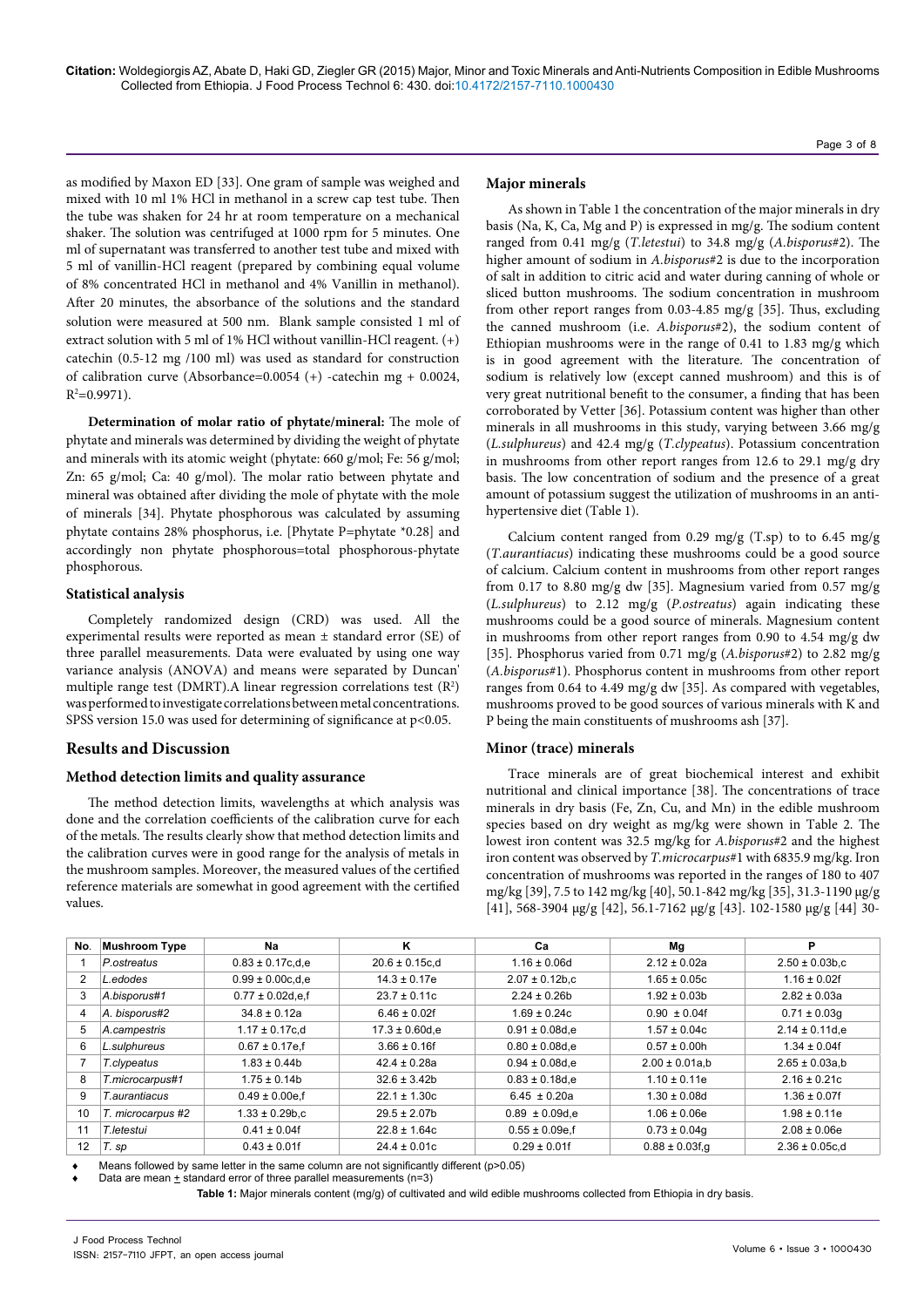**Citation:** Woldegiorgis AZ, Abate D, Haki GD, Ziegler GR (2015) Major, Minor and Toxic Minerals and Anti-Nutrients Composition in Edible Mushrooms Collected from Ethiopia. J Food Process Technol 6: 430. doi:10.4172/2157-7110.1000430

Page 4 of 8

| No. | <b>Mushroom Type</b> | Fe                    | Zn                 | <b>Cu</b>           | Mn                    |
|-----|----------------------|-----------------------|--------------------|---------------------|-----------------------|
|     | P.ostreatus          | $72.7 \pm 3.49e$      | $61.8 \pm 1.16$ d  | $11.1 \pm 0.58$ g,h | $1.72 \pm 0.15$ f     |
| 2   | L.edodes             | $98.0 \pm 1.29e$      | $80.9 \pm 0.94$ b  | $12.2 \pm 0.73q$    | $10.8 \pm 0.40$ d,e,f |
| 3   | A.bisporus#1         | $63.2 \pm 0.05e$      | $81.5 \pm 0.28$ b  | $39.0 \pm 0.46$ b   | $2.95 \pm 0.10$ f     |
| 4   | A. bisporus#2        | $32.5 \pm 0.92e$      | $26.6 \pm 1.74q$   | $8.59 \pm 0.29$ h   | $1.46 \pm 0.36f$      |
| 5   | A.campestris         | $1679.5 \pm 23.94c$   | $87.6 \pm 0.89a$   | $33.6 \pm 0.96c$    | $59.2 \pm 1.07$ b     |
| 6   | L.sulphureus         | $168.9 \pm 11.1e$     | $38.8 \pm 1.06f$   | $5.69 \pm 0.77$ i   | $0.96 \pm 0.01$ f     |
|     | T.clypeatus          | $406.8 \pm 7.70$ d.e  | $76.9 \pm 0.54c$   | $45.9 \pm 0.43a$    | $13.4 \pm 0.31$ d.e   |
| 8   | T.microcarpus#1      | $6835.9 \pm 1925a$    | $61.3 \pm 8.06$ d  | $10.9 \pm 1.78$ g,h | $138.6 \pm 10.6a$     |
| 9   | T.aurantiacus        | 1378.4 ± 114c,d       | $44.0 \pm 1.69e$   | $14.8 \pm 0.82f$    | $3.73 \pm 0.74$ e, f  |
| 10  | T. microcarpus #2    | $3192.4 \pm 336.8b$   | $84.4 \pm 4.83a.b$ | $8.78 \pm 0.57h$    | $25.7 \pm 2.75c$      |
| 11  | T.letestui           | $1265.7 \pm 55.6c$ ,d | $74.9 \pm 0.56c$   | $20.5 \pm 0.74e$    | $19.9 \pm 0.64$ c.d   |
| 12  | T. sp                | $6517.5 \pm 83.9a$    | $74.3 \pm 0.33c$   | $23.9 \pm 0.89$ d   | $64.2 \pm 3.08b$      |

Means followed by same letter in the same column are not significantly different ( $p > 0.05$ )

Data are mean  $+$  standard error of three parallel measurements (n=3)

**Table 2:** Minor minerals content (mg/kg) of cultivated and wild edible mushrooms collected from Ethiopia in dry basis.

150 μg/g [2], respectively. Thus, as compared to other studies, the iron content of Ethiopian mushrooms was in agreement with some of the reported values in the literature. It is known that adequate iron in a diet is very important in order to decrease the incidence of anemia (Table 2).

As indicated in Table 2, the zinc content was the lowest (26.6 mg/ kg) in *A.bisporus* #2, whereas the highest (87.6 mg/kg) in *A.campestris*. Mushrooms are known as zinc accumulators and the sporophore: substrate ratio for Zn ranges from 1 to 10 mg/kg [43] Zinc is widespread among living organisms, due to its biological significance. A zinc concentration of mushrooms was reported in the ranges of 30–150 μg/g [2], 33.5– 89.5 μg/g [44] and 29.3–158 μg/g [43]. Hence, zinc content in mushrooms of the present study is in agreement with previous studies [2,28].

The minimum and maximum values of copper were 5.69 and 45.9 mg/kg in *L.sulphureus* and *T.clypeatus*, respectively. Copper content of mushroom samples in other reports ranged from 4.71–51.0 μg/g [45] and 10.3–145 μg/g [41]. Similar to the reports copper content of Ethiopian mushroom species are within range and can be a good source of copper. The values, such as 45.9 mg/kg for *T.clypeatus*, 39.0 mg/kg for *A. bisporus*#1 and 33.6 mg/kg for *A.campestris* are high. This indicates consuming 30 g of dry matter of these three mushrooms a person can meet the recommended dietary allowance (RDA) of 900 μg/ day set by EU [2,46] reported that Cu levels in the accumulating species are usually 100–300 mg/kg dry matter, which is not considered a health risk. Copper content in mushrooms is higher than those in vegetables should be considered as a nutritional source of the element [35].

The manganese content of the mushrooms ranged from 0.96 mg/ kg *(L.sulphureus*) to 138.6 mg/kg (*T.microcarpus*#1). The values of manganese in the literatures for mushrooms were 14.2–69.7 μg/g, 21.7– 74.3 μg/g, 7.1-81.3 ug/g and 5.54-135 mg/kg respectively [28,35,44,47]. The manganese values in this study are in agreement with results in the literature.

One important observation in this study was the only wood inhabiting polypores (*L.sulphureus*) evaluated in this study had the least mineral (Ca, Mn, Cu, Mg, K) concentration [48] reported that the members of the Polyporaceae (polypores) had relatively low mineral contents, and the percentage of copper, zinc, manganese and lead was lower in mushrooms that grew on wood than on the ground.

#### **Toxic minerals**

Many wild edible mushroom species are known to accumulate high levels of heavy (toxic) metals and mainly cadmium, mercury

| No.            | <b>Mushroom Type</b> | Cd               | Pb                  |
|----------------|----------------------|------------------|---------------------|
| 1              | P.ostreatus          | nd (< 0.028)     | $5.45 \pm 1.09c$    |
| 2              | L.edodes             | nd (< 0.028)     | $1.52 \pm 0.73$ d   |
| 3              | A.bisporus#1         | nd (< 0.028)     | $18.0 \pm 0.11a$    |
| 4              | A. bisporus#2        | $nd (= 0.028)$   | $11.7 \pm 0.73$ b   |
| 5              | A.campestris         | $4.08 \pm 0.38a$ | $8.68 \pm 1.95b$    |
| 6              | L.sulphureus         | nd (< 0.028)     | $3.40 \pm 0.88$ c,d |
| $\overline{7}$ | T.clypeatus          | nd (< 0.028)     | $10.1 \pm 1.19b$    |
| 8              | T.microcarpus#1      | nd (< 0.028)     | $4.03 \pm 0.30$ c,d |
| 9              | T. aurantiacus       | nd (< 0.028)     | $9.84 \pm 1.66b$    |
| 10             | T. microcarpus #2    | nd (< 0.028)     | $12.3 \pm 0.32b$    |
| 11             | T.letestui           | nd (< 0.028)     | $17.2 \pm 1.51a$    |
| 12             | T. sp                | nd (< 0.028)     | $11.9 \pm 1.72b$    |

Means followed by same letter in the same column are not significantly different (p> 0.05) Data are mean  $+$  standard error of three parallel measurements (n=3)

**Table 3:** Toxic minerals content (mg/kg) of cultivated and wild edible mushrooms collected from Ethiopia in dry basis.

and lead [2], perhaps related to the environment in which they are picked [49]. The two toxic metals cadmium and lead were evaluated here for Ethiopian mushrooms. Cadmium was detected only in one of the sample (*A.campestris*) at a concentration of 4.08 mg/kg in dry basis (Table 3), while the others are below the MDL  $\left($ <0.03  $\mu$ g/g). This exceptionality of *A.campestris* might be due to the proximity of the samples to roads [50] reported high metals levels (Pb, Cd, Hg, Cu) in mushrooms growing in heavily contaminated areas, such as those in the vicinity of highways with heavy traffic. The level of Cd from other report ranges from 0.3 to 3.0 μg/g [28] and 0.4 to 91.8 mg/kg [27] The Cd levels of Ethiopian mushrooms are in agreement with literature values. Cadmium is accumulated mainly in kidneys, spleen and liver and its level in blood serum increases considerably following mushroom consumption [2] Thus, the consumption of contaminated mushrooms such as *A.campestris* may pose a health risk for consumers, especially during the rainy season when intake is high (Table 3).

Lead was detected in all of the samples ranging from 1.52 mg/ kg (*L.edodes*) to as high as 18.0 mg/kg (*A.bisporus*#1). The Pb concentrations in other studies were between 0.1 and 40 mg/kg [40,51]. Higher concentration of Pb in *Agaricus* species is also found by Chen et al., [27]. The uptake of heavy metal ions in mushrooms is higher than in plants. For this reason, the concentration variations of heavy metals could be attributed to mushroom species and their ecosystems. However, no mushroom species can be considered as an exact indicator of environmental pollution [2]. Certain countries have established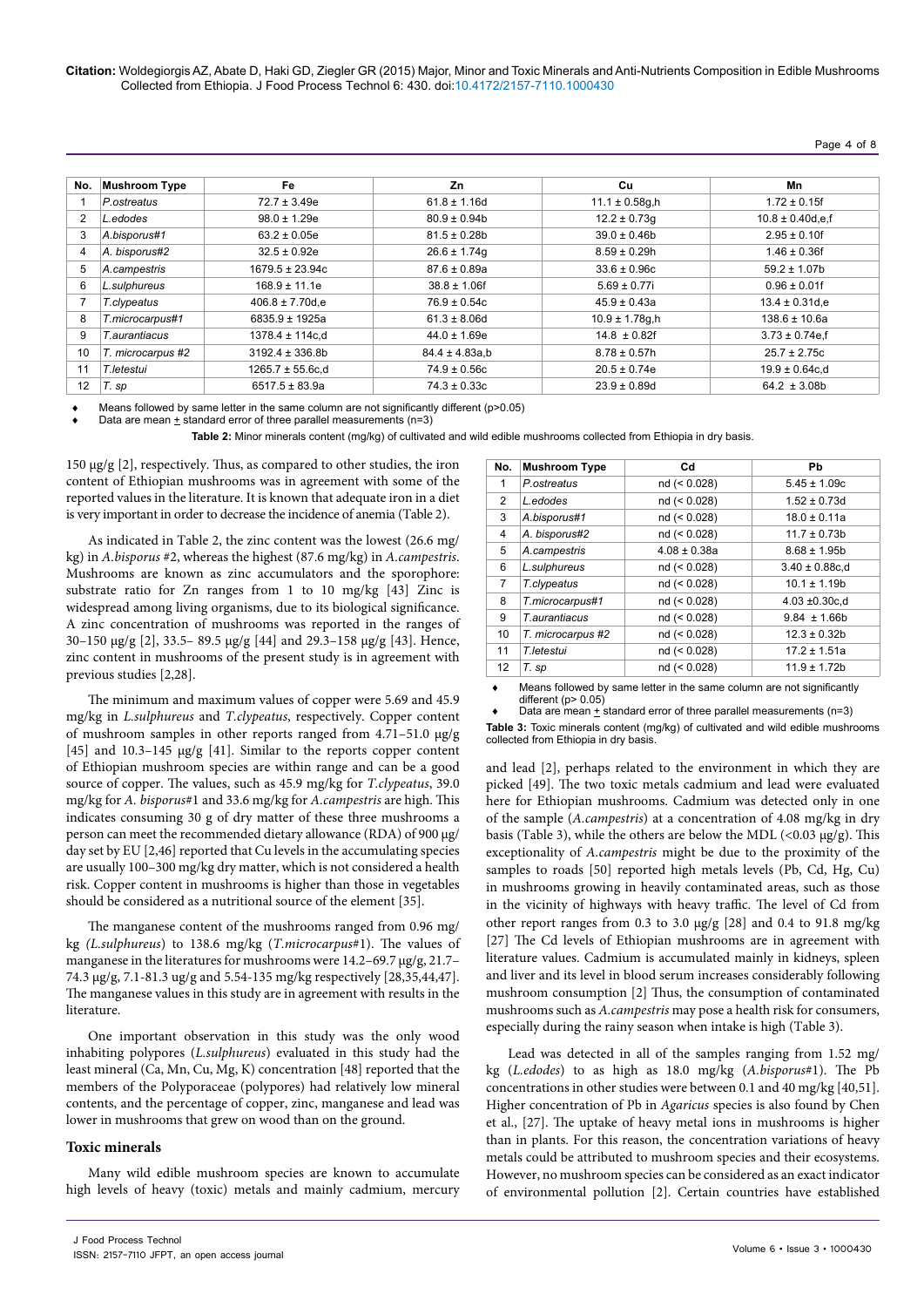statutory limits for metals in edible mushrooms. In the Czech Republic, limits of 2.0 and 10.0 mg/kg dry matter have been established for Cd and Pb, respectively, in wild-growing mushrooms; whereas 1.0 and 10 mg/kg dry matter have been established for cultivated mushrooms [2]. In Poland, recommendations concerning the concentrations of Cd and Pb in dried mushrooms are slightly different. Tolerance limits set for Cd and Pb are 1.0 and 2.0 mg/kg dry weight, respectively [40]. The maximum level for certain contaminants in foodstuffs established by the Commission of the European Communities (Commission Regulation [EC] No 466/2001) is set at about 0.2 and 0.3 mg/kg wet weight for Cd and Pb, respectively, in cultivated fungi. Assuming that the dry matter content of mushrooms is 10% [2], these same limits for dry material will be ten times higher and approach 2.0 and 3.0 mg/kg dry weight for Cd and Pb, respectively. Thus, in Ethiopian mushrooms as shown in Table 3, the concentration of Cd for *A.campestris* (4.08 mg/kg) only exceeded the tolerance limits set by Czech, Poland and EU for dried mushrooms. In the contrary, the lead content in most of the fruiting bodies of mushroom analyzed was higher than the statutory limits set by EU and Poland except for *L.edodes* (1.57 mg/kg) which is safe.

## **Metal-to-Metal correlation**

A linear regression correlations test was performed to investigate correlations between metal concentrations. The values of correlation coefficients between metal concentrations. There are good correlations between sodium and potassium (r=-0.41), sodium and phosphorus (r=- 0.57), potassium and magnesium (r=0.41), potassium and phosphorus  $(r=0.71)$ , potassium and zinc  $(r=-0.340)$ , potassium and iron  $(r=0.42)$ , potassium and manganese (r=0.39), potassium and copper (r=0.53), magnesium and phosphorus ( $r=0.51$ ), magnesium and iron ( $r=0.34$ ), magnesium and copper ( $r=0.54$ ), phosphorus and copper ( $r=0.67$ ), phosphorus and lead (r=0.34), zinc and cadmium (r=0.38), iron and manganese (r=0.87), copper and cadmium (r=0.33) and copper and lead (r=0.45). From these good correlations, except the negative correlations between sodium and potassium, sodium and phosphorus and potassium and zinc all other the correlations are positive. The other correlations between metals were not significant. Similar correlations between some of metals of mushroom were also reported by Chen et al. and Mendil et al., [27,39].

### **Daily mineral intakes and toxicity**

According to the EU scientific committee for food adult weight parameter, 60 kg of body weight was used for intake calculations as the weight of an average consumer. In addition, for intake calculations, usually a 300 g portion of fresh mushrooms per meal is assumed, which contains 30 g of dry matter [2].

The significance to human health of the element concentrations found in fruiting bodies of edible fungi may also be assessed by comparing estimated exposures with exposures from a normal diet and with the internationally agreed exposure guidelines, where these exist [40]. These guidelines are the Provisional Tolerable Weekly Intakes (PTWIs) or Provisional Maximum Tolerable Daily Intakes (PMTDIs) set by the Joint Expert Committee on Food Additives (JECFA) FAO/ WHO [52] or by EU Scientific Committee [53]. Acceptable weekly intakes of Cd and Pb for adults are 0.42–0.49 and 1.5–1.75 mg, respectively. These values correspond to 0.06 and 0.21 mg of Cd and Pb, respectively, on a daily basis.

Thus, in relation to the above FAO/WHO or EU guidelines, the PTWI for Cd assuming 60 kg body weight is 0.84 mg/week for *A.campestris* which is almost 2 fold of the weekly tolerance limit. Similarly, the PTWI for Pb for the analysed mushrooms: *P.ostreatus* (1.12 mg/week), *L.edodes* (0.35 mg/week), *L.sulphureus* (0.7 mg/week), *A.campestris* (1.82 mg/week), *T.clypeatus* (2.1 mg/week), *T.microcarpus* #1 (0.84 mg/week), *T.aurantiacus* (2.03 mg/week), *T.microcarpus*#2 (2.59 mg/week), *A.bisporus* #1 (3.78 mg/week) and *A.bisporus* #2 (2.45 mg/week) indicating most of the mushrooms samples exceeded the weekly tolerance limit set for Pb with more proportion in wild than cultivated mushrooms.

#### **Anti-nutritional factors**

Table 4 presents the antinutrients (phytate and tannin) distribution of the most commonly consumed cultivated and wild edible mushrooms collected from Ethiopia (Table 4).

**Phytates:** The phytate content varied from 31.3 mg/100 g for *A.bisporus*#1 to 242.8 mg/100 g for *A.bisporus*#2 in dry basis. From other reports the phytate concentration of cap, stalk and tuber of mushroom analyzed separately were in the ranges of 282 to 958 mg/100 g [24] and 338 to 1815 mg/100 g [23,25]. Aletor reported that phytic acid in tropical species ranged from 100 to 360 mg/100 g where samples were analyzed as a whole (without separating the cap and pileus). This report was in line with our report as the analysis of Ethiopian mushrooms was also carried as a whole. According to Akindahunsi et al. [54] the phytate content of mushrooms was low when compared to green leafy vegetable whose phytate content was exceptionally high. Phytic acid forms very stable complexes with mineral ions rendering them unavailable for intestinal uptake because the first step in mineral absorption requires that the mineral remain in the ionic state [7] thus inducing mineral deficiencies. Since the level of phytic acid is low in the analyzed samples, mushrooms could be another possible option to combat mineral deficiencies in Ethiopia.

Sandberg et al. [55] suggested that food processing such as cooking, fermentation, autoclaving and milling can reduce or eliminate the level of phytic acid by altering the inositol hexaphosphate to other degradation forms, e.g. penta-, tetra-, tri-, di- and monophosphate. However, forms such as IP1, IP2 and IP3 have less capacity to bind metal ions, or the complex formed is more soluble, which may reduce the negative effect on mineral absorption [56,57]. Similar reduction in phytic acid was observed in one of our canned mushroom (*A.bisporus#2*) having the least phytic acid content of 31.3 mg/100 g. This reduction might be due to the leaching out of phytate to the water which was used to soak whole or sliced mushroom samples. A further investigation is needed to exactly evaluate the effect of heat, preservative (salt and

| No.            | <b>Mushroom Type</b>  | Phytate          | <b>Tannin</b>   |
|----------------|-----------------------|------------------|-----------------|
| 1              | P.ostreatus           | $155.8 \pm 12.1$ | $4.81 \pm 1.35$ |
| $\overline{2}$ | L.edodes              | $104.4 \pm 2.02$ | $10.6 \pm 0.46$ |
| 3              | A.bisporus#1          | $242.8 \pm 54.9$ | $31.7 \pm 1.39$ |
| 4              | A. bisporus#2         | $31.3 \pm 6.03$  | $10.0 \pm 1.26$ |
| 5              | A.campestris          | $235.3 \pm 25.4$ | $22.5 \pm 0.99$ |
| 6              | L.sulphureus          | $147.6 \pm 3.32$ | $8.72 \pm 0.83$ |
| $\overline{7}$ | T.clypeatus           | $106.5 \pm 12.5$ | $16.9 \pm 0.97$ |
| 8              | T.microcarpus#1       | $119.8 \pm 8.88$ | $16.7 \pm 1.12$ |
| 9              | <b>T</b> .aurantiacus | <b>NA</b>        | <b>NA</b>       |
| 10             | T. microcarpus#2      | $186.8 \pm 28.9$ | $26.1 \pm 3.25$ |
| 11             | T.letestui            | $98.2 \pm 1.44$  | $20.1 \pm 0.69$ |
| 12             | T.sp                  | $70.1 \pm 1.33$  | $32.5 \pm 0.55$ |

\*NA= not analyzed

**Table 4:** Antinutrients content (mg/100 g) of cultivated and wild edible mushrooms collected from Ethiopia in dry basis.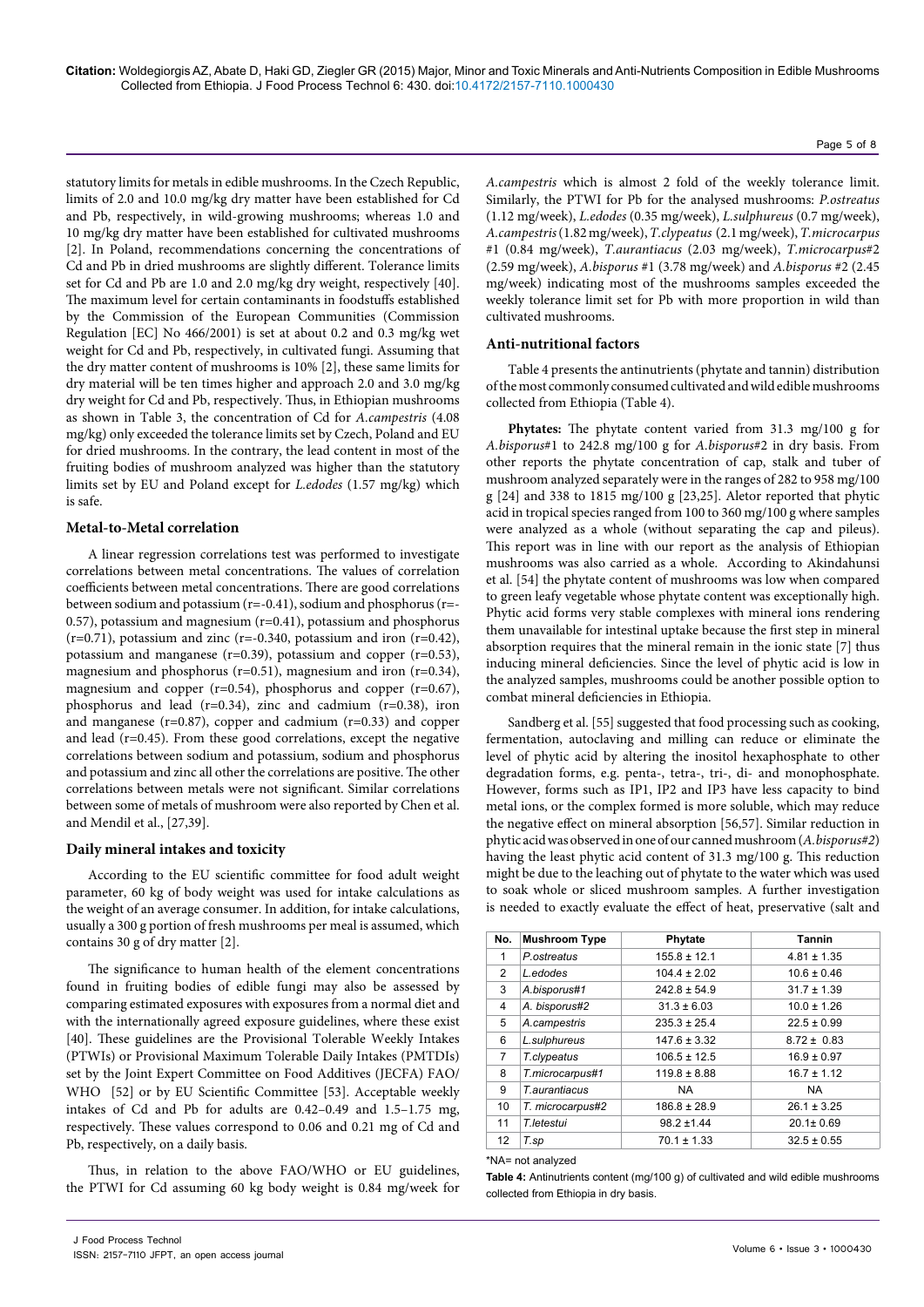citric acid) and water used in canning of mushroom to the reduction of antinutrients such as phytate and tannin.

**Condensed tannins:** Tannins are known to retard growth through reduced digestion and/or absorption [58]. Condensed tannin content expressed as (+) - catechin equivalent was varied from 4.81 mg/100 g (0.05%) for *P.ostreatus* to 32.5 mg/100 g (0.32%) for T.sp. From other reports the concentration of condensed tannin of the cap, stalk and tuber of mushroom where analyzed separately were in the ranges of 0.1% (10 mg/100 g) to 1.1% (110 mg/100 g) [24] and 0.21% (21 mg/100 g) to 0.31% (31 mg/100 g) [25]. Akindahunsi et al.[25] and Aletor [23] reported that tannin concentrations (%TA) in mushrooms were low. These levels might not affect the nutritional potentials of the mushroom parts since they were all less than 10% of the total dry weight of the samples [59].

**Molar ratios and bioavailability of minerals:** The molar ratio of phytate/mineral of all mushroom samples analyzed are summarized and shown in Table 5. The molar ratios of [phy]: [Zn] of all mushrooms samples were <10 indicating a good zinc bioavailability. Similarly the molar ratio of [phy]: [Ca] of <0.24 indicating good calcium bioavailability also. Moreover calcium promotes zinc bioavailability in all the samples since molar ratio of [Phytate]\*[Ca]: [Zn] were <0.5 mol/ kg. For iron content, all mushroom samples had good bioavailability except *A.bisporus*#1 and *P.ostreatus* with [Phytate]: [Fe] molar ratio >1 (Table 5).

#### **Phy: Zn**

The importance of a foodstuff as a source of dietary zinc depends on both the total zinc content and the level of other constituents in the diet that affect zinc bioavailability. Phytate may reduce the bioavailability of dietary zinc by forming insoluble mineral chelates at a physiological pH [60]. The formation of the chelates depends on relative levels of both zinc and phytic acid [61]. Hence, the phytate: Zn molar ratio is considered a better indicator of zinc bioavailability than total dietary phytate levels alone[62]. Oberleas et al., showed that foods with a molar ratio of Phy: Zn less than 10 showed adequate availability of Zn and problems were encountered when the value was greater than 15. In Table 5, the Phy: Zn molar ratios are shown for the cultivated and wild edible mushrooms analysed. All the mushroom samples analyzed had low Phy: Zn values which is less than the critical value 15. This means that Zn obtained from these mushrooms would be bioavailable for the human body.

#### **Phy: Fe**

Phytate is known to be the main inhibitor of iron absorption in

plant-based diets. To cancel out the adverse effect of phytates on iron absorption, phytate contents have to be reduced to concentrations of less than 0.1 g/100 g. In cereal-based dishes, it has been shown that the phytate/iron molar ratio has to be lower than 1, and preferably 0.4, to obtain a significant increase in absorption [63]. With this regard, most of our mushroom samples had phy: Fe molar ratios lower than 1 with the exception of *A.bisporus*#1 and *P.ostreatus* (Table 5). This indicates iron from these mushroom would be bioavailable to the human body.

#### **Phy: Ca**

Phytic acids markedly decrease Ca bioavailability and the Phy: Ca molar ratio has been proposed as an indicator of Ca bioavailability. The critical molar ratio of Phy: Ca is reported to be 0.24 [16]. The molar ratios of Phy: Ca obtained for both cultivated and wild edible mushrooms of Ethiopia (Table 5) were all less than the critical value indicating that absorption of calcium won't be adversely affected by phytate in these mushroom species.

#### **Phy\*Ca: Zn**

A kinetic synergism exists between [Ca] and [Zn] ion resulting in a Ca: Zn: phytate complex, which is less soluble than phytate complex formed by either ion alone [60]. Table 5 presented the values for the molar ratios of [Ca] [Phy]/ [Zn] i.e. (Ca x Phy:Zn) [21]. Ellis et al. and [20] Davies et al. indicated that the ratio of Ca x Phy: Zn is a better predictor of Zn availability and said that, if the value were greater than 0.50 mol/kg, there would be interferences with the availability of Zn. In our results, the calculated Ca x Phy: Zn values were all lower than 0.50 mol/kg for the edible mushrooms analyzed. This means, Zn availability would not be affected by the presence of calcium. This bioavailability of zinc might be related to the level of phytate present in the samples were not high enough to adversely affect it. Similar bioavailability of Zn in all mushroom samples was revealed by [24]. Ola et al. and reported that the calculated [Ca] [phytate]/[Zn] molar ratio is a better index for predicting Zn bioavailability.

#### **Phytate and non phytate P**

Table 6 reveals the proportion of phytate and non phytate phosphorus in the mushroom samples in mg/100 g in dry basis. The proportion of phytate and non phytate phosphorus in the mushroom samples in mg/100 g. Phytate phosphorus ranged from 8.86 mg/100 g (12.4%) for *A.bisporus*#2 to 67.9 mg/100 g (24.2%) for *A.bisporus*#1, while non phytate phosphorus ranged from 61.9 mg/100 g (87.6%) for *A.bisporus*#2 to 235.5 mg/100 g (88.8%) for *T.clypeatus*. Generally diets are regarded as being adequate in bioavailable phosphate. However,

| No.            | <b>Mushroom Type</b> | Phytate: Zn     | <b>Phytate: Fe</b> | <b>Phytate: Ca</b> | Phytate*Ca: Zn   |
|----------------|----------------------|-----------------|--------------------|--------------------|------------------|
|                | P.ostreatus          | $2.47 \pm 0.15$ | $1.82 \pm 0.12$    | $0.08 \pm 0.01$    | $0.071 \pm 0.00$ |
| $\overline{2}$ | L.edodes             | $1.27 \pm 0.02$ | $0.90 \pm 0.03$    | $0.03 \pm 0.00$    | $0.066 \pm 0.00$ |
| 3              | A.bisporus#1         | $2.93 \pm 0.37$ | $3.26 \pm 0.43$    | $0.07 \pm 0.00$    | $0.169 \pm 0.04$ |
| 14             | A. bisporus#2        | $1.16 \pm 0.09$ | $0.81 \pm 0.08$    | $0.01 \pm 0.00$    | $0.049 \pm 0.00$ |
| 5              | A.campestris         | $2.65 \pm 0.30$ | $0.12 \pm 0.01$    | $0.16 \pm 0.2$     | $0.060 \pm 0.00$ |
| <b>6</b>       | L.sulphureus         | $3.76 \pm 0.19$ | $0.75 \pm 0.07$    | $0.11 \pm 0.01$    | $0.075 \pm 0.00$ |
| $\overline{7}$ | T.clypeatus          | $1.36 \pm 0.15$ | $0.22 \pm 0.02$    | $0.07 \pm 0.01$    | $0.032 \pm 0.00$ |
| 8              | T.microcarpus#1      | $1.92 \pm 0.15$ | $0.02 \pm 0.03$    | $0.09 \pm 0.02$    | $0.039 \pm 0.00$ |
| 9              | T.aurantiacus        | $NA*$           | <b>NA</b>          | <b>NA</b>          | <b>NA</b>        |
| 10             | T. microcarpus #2    | $2.19 \pm 0.39$ | $0.05 \pm 0.01$    | $0.13 \pm 0.03$    | $0.048 \pm 0.00$ |
| 11             | T.letestui           | $1.29 \pm 0.01$ | $0.07 \pm 0.00$    | $0.11 \pm 0.01$    | $0.018 \pm 0.00$ |
| 12             | T. sp                | $0.93 \pm 0.02$ | $0.01 \pm 0.00$    | $0.14 \pm 0.00$    | $0.053 \pm 0.00$ |

\*NA=not analyzed

**Table 5:** Molar ratio phytate: mineral of wild and cultivated mushrooms analysed.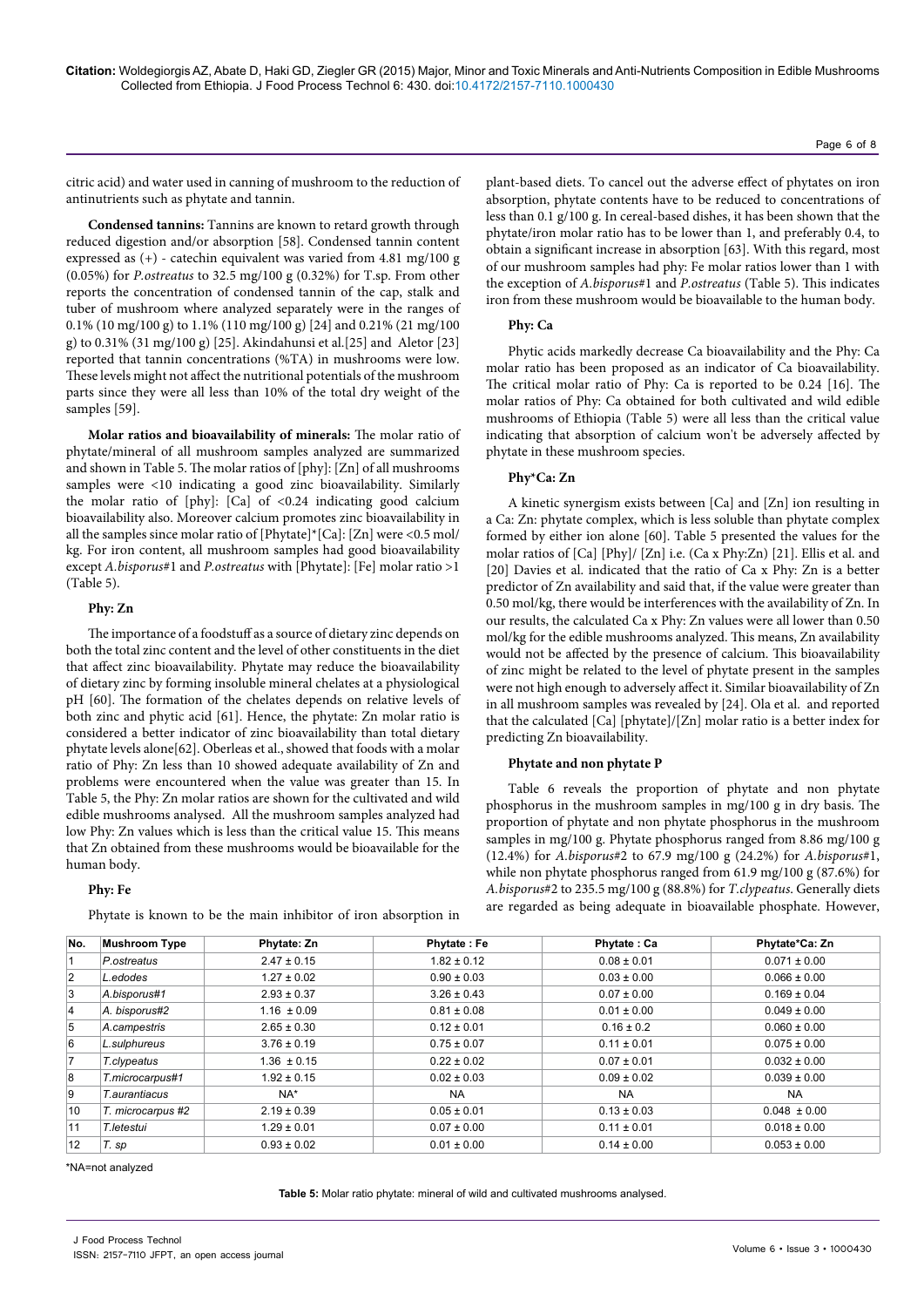**Citation:** Woldegiorgis AZ, Abate D, Haki GD, Ziegler GR (2015) Major, Minor and Toxic Minerals and Anti-Nutrients Composition in Edible Mushrooms Collected from Ethiopia. J Food Process Technol 6: 430. doi:10.4172/2157-7110.1000430

|                |                      | <b>Total P</b>   | Phytate P <sup>a</sup> |      | Non phytate P <sup>b</sup> |      |
|----------------|----------------------|------------------|------------------------|------|----------------------------|------|
| No.            | <b>Mushroom Type</b> | mg/100 g         | mg/100 g               | %    | mg/100 g                   | %    |
| 1              | P. ostreatus         | $250.0 \pm 3.33$ | $43.6 \pm 3.38$        | 17.4 | $206 \pm 3.10$             | 82.6 |
| 2              | L. edodes            | $116.5 \pm 1.75$ | $29.2 \pm 0.57$        | 25.1 | $87.2 \pm 1.55$            | 74.9 |
| 3              | A. bisporus #1       | $282.8 \pm 3.33$ | $67.9 \pm 8.88$        | 24.2 | $213.8 \pm 11.7$           | 75.8 |
| 4              | A. bisporus #2       | $70.7 \pm 3.45$  | $8.86 \pm 0.97$        | 12.4 | $61.9 \pm 2.80$            | 87.6 |
| 5              | A. campestris        | $214.0 \pm 11.3$ | $65.9 \pm 7.10$        | 31.0 | $148.1 \pm 13.8$           | 69.0 |
| 6              | L. sulphureus        | $134.6 \pm 3.56$ | $41.3 \pm 0.93$        | 30.8 | $93.3 \pm 4.27$            | 69.2 |
| $\overline{7}$ | T. clypeatus         | $265.3 \pm 2.92$ | $29.8 \pm 3.50$        | 11.2 | $235.5 \pm 3.05$           | 88.8 |
| 8              | T. microcarpus #1    | $215.5 \pm 20.9$ | $33.5 \pm 2.50$        | 16.1 | $182.9 \pm 23.4$           | 83.9 |
| 9              | T. aurantiacus       | $135.9 \pm 0.07$ | <b>NA</b>              |      | NA.                        |      |
| 10             | T. microcarpus #2    | $198.4 \pm 10.9$ | $52.3 \pm 8.09$        | 26.6 | $146.0 \pm 14.7$           | 73.4 |
| 11             | T. letestui          | $208.5 \pm 6.08$ | $27.5 \pm 0.69$        | 13.2 | $180.9 \pm 5.71$           | 86.8 |
| 12             | T. sp                | $235.8 \pm 4.52$ | $19.6 \pm 0.37$        | 8.3  | $216.2 \pm 4.16$           | 91.7 |

\*NA=not analyzed

a=phytate phosphorous calculated by assuming phytate contains 28.18 % phosphorus (phytate \*0.28)

b=non phytate phosphorous = total phosphorous - phytate phosphorous

**Table 6:** Concentration of phytate P and non phytate P cultivated and wild edible mushrooms collected from Ethiopia in dry basis.

the high proportion of phosphate as phytate has consequences for bioavailability of minerals and trace elements [64]. In the edible mushrooms evaluated the proportion of phosphate as phytate is low, hence phosphorus from these mushrooms could be bioavailable for the human body (Table 6).

## **Conclusions**

This study has shown that the mushrooms collected from Ethiopia have good mineral concentrations with lower anti-nutritional factors that make them bioavailable to the human body. However, consumption of some contaminated mushroom should be avoided as they may pose a health risk for consumers. Thus, the outcomes obtained from the study clearly shows there is a great health and nutritional benefits from the consumption of edible mushrooms.

#### **Acknowledgment**

Authors would like to acknowledge Addis Ababa University and Pennsylvanian State University for covering the research costs. Ashagrie is grateful to the finical support he has received from DAAD Germany through the in-country scholarship program.

#### **References**

- 1. [Kalac P, Burda J, Staskova I \(1991\) Concentrations of lead, cadmium, mercury](http://www.sciencedirect.com/science/article/pii/004896979190333A) [and copper in mushrooms in the vicinity of a lead smelter. The Science of Total](http://www.sciencedirect.com/science/article/pii/004896979190333A) [Environment 105: 109-119.](http://www.sciencedirect.com/science/article/pii/004896979190333A)
- 2. [Kalac P, Svoboda L \(2000\) A review of trace element concentrations in edible](http://www.sciencedirect.com/science/article/pii/S0308814699002642) [mushrooms. Food Chemistry 69: 273-281.](http://www.sciencedirect.com/science/article/pii/S0308814699002642)
- 3. Hobbs C, Beinfield H [\(1995\) Medicinal mushrooms: an exploration of](http://www.goodreads.com/book/show/415975.Medicinal_Mushrooms) [tradition,healing and culture. Botanica Press. Summertown, Tennessee.](http://www.goodreads.com/book/show/415975.Medicinal_Mushrooms)
- 4. Kadiri M (1990) The Physiological studies of some Nigerian mushroom. University of Ibadan, Nigeria.
- 5. [Paul I, Turner RE, Ross D \(2004\) Nutrition. Jones and Barlett Publishers,USA.](http://books.google.co.in/books/about/Nutrition.html?id=46o0PzPI07YC)
- 6. [Ferguson EL, Gibson R S, Lilian UT, Ounpus S, Berry M \(1988\) Phytate, zinc](http://www.sciencedirect.com/science/article/pii/0889157588900312) [and calcium contents of 30 East Africa foods and their calculated phytate: Zn,](http://www.sciencedirect.com/science/article/pii/0889157588900312) [Ca: phytate and \[Ca\]\[phytate\]/\[Zn\] molar ratios. Journal of Food Composition](http://www.sciencedirect.com/science/article/pii/0889157588900312) [and Analysis 1: 316-325.](http://www.sciencedirect.com/science/article/pii/0889157588900312)
- 7. [Lopez WH, Leenhardt F, Coudray C, Remesy C \(2002\) Minerals and phytic](http://onlinelibrary.wiley.com/doi/10.1046/j.1365-2621.2002.00618.x/abstract;jsessionid=554957BFFCADC0DDF30EE4D5A4E972C7.f02t04?deniedAccessCustomisedMessage=&userIsAuthenticated=false) [acid interaction: is it a real problem for human nutrition. International Journal of](http://onlinelibrary.wiley.com/doi/10.1046/j.1365-2621.2002.00618.x/abstract;jsessionid=554957BFFCADC0DDF30EE4D5A4E972C7.f02t04?deniedAccessCustomisedMessage=&userIsAuthenticated=false) [Food Science and Technology 37: 727-739.](http://onlinelibrary.wiley.com/doi/10.1046/j.1365-2621.2002.00618.x/abstract;jsessionid=554957BFFCADC0DDF30EE4D5A4E972C7.f02t04?deniedAccessCustomisedMessage=&userIsAuthenticated=false)
- 8. [Schofield P, Mbugua DM, Pell AN \(2001\) Analysis of condensed tannins: a](http://www.sciencedirect.com/science/article/pii/S0377840101002280) [review. Animal Feed Science and Technology 9: 21-40.](http://www.sciencedirect.com/science/article/pii/S0377840101002280)
- 9. [Hagerman AE \(1998\) Tannin Analysis.](http://www.users.miamioh.edu/hagermae/)
- 10. [Harborne J \(1998\) Phytochemical Methods: A Guide to Modern Techiques of](http://trove.nla.gov.au/work/9080354?q&versionId=45450216)  [Plant Analysis. Chapman & Hall, London.](http://trove.nla.gov.au/work/9080354?q&versionId=45450216)
- 11. [Naczk M, Oickle D, Pink D, Shahidi F \(1996\) Protein precipitating capacity of](http://pubs.acs.org/doi/abs/10.1021/jf960165k)  [crude canola tannins: effect of pH, tannin and protein concentrations. Journal](http://pubs.acs.org/doi/abs/10.1021/jf960165k)  [of Agricultural and Food Chemistry 44: 2144-2148.](http://pubs.acs.org/doi/abs/10.1021/jf960165k)
- 12. [Foo LY, Lu Y, McNabb WC, Waghorn GC, Ulyatt MJ \(1997\) Proanthocyanidins](http://www.sciencedirect.com/science/article/pii/S0031942297001982)  [from Lotus pedunculatus. Phytochemistry 45:](http://www.sciencedirect.com/science/article/pii/S0031942297001982) 1689-1696.
- 13. [Acker VS, Balen PVG, van den Berg DJ, Bast A, Van der Vijgh WJF \(1998\)](http://www.sciencedirect.com/science/article/pii/S0006295298001026)  [Influence of iron chelation on the antioxidant activity of flavonoids. Biochemical](http://www.sciencedirect.com/science/article/pii/S0006295298001026)  [Pharmacology 56: 935-943.](http://www.sciencedirect.com/science/article/pii/S0006295298001026)
- 14. Mueller-Harvey I, McAllan AB (1992) Tannins: thier biochemistry and nutritional properties. Advanced Plant Cell Biochemistry and Biotechnology 1: 151-217.
- 15. [Morris ER, Ellis R \(1989\) Usefulness of the dietary phytic acid/zinc molar](http://link.springer.com/article/10.1007/BF02925452)  [ratio as an index of zinc bioavailability to rats and humans. Biological Trace](http://link.springer.com/article/10.1007/BF02925452)  [Elements Research 19: 107-117.](http://link.springer.com/article/10.1007/BF02925452)
- 16. Morris ER, Ellis R (1985) Nutritional Bioavailability of Calcium Washington D.C, USA.
- 17. [Hallberg L, Brune M, Rossander L \(1989\) Iron absorption in man: ascorbic acid](http://ajcn.nutrition.org/content/49/1/140.short)  [and dose-dependent inhibition by phytate. The American Journal of Clinical](http://ajcn.nutrition.org/content/49/1/140.short)  [Nutrition 49: 140-144.](http://ajcn.nutrition.org/content/49/1/140.short)
- 18. [Sandberg AS, Anderson H, Carlesson NG \(1987\) Degradation products of](http://www.researchgate.net/profile/Nils-gunnar_Carlsson/publication/20328972_Degradation_products_of_bran_phytate_formed_during_digestion_in_the_human_small_intestine_effect_of_extrusion_cooking_on_digestibility/links/5416fda80cf2788c4b35fabd.pdf)  [bran phytate formed during digestion in the human small intestine: effects of](http://www.researchgate.net/profile/Nils-gunnar_Carlsson/publication/20328972_Degradation_products_of_bran_phytate_formed_during_digestion_in_the_human_small_intestine_effect_of_extrusion_cooking_on_digestibility/links/5416fda80cf2788c4b35fabd.pdf)  [extrusion cooking on digestibility. Journal of Nutrition 117: 2061-2065.](http://www.researchgate.net/profile/Nils-gunnar_Carlsson/publication/20328972_Degradation_products_of_bran_phytate_formed_during_digestion_in_the_human_small_intestine_effect_of_extrusion_cooking_on_digestibility/links/5416fda80cf2788c4b35fabd.pdf)
- 19. [Turnlund JR, King JC, Keyes WR, Gong B, Michel MC \(1984\) A stable isotope](http://www.ncbi.nlm.nih.gov/pubmed/6496386)  [study of zinc absorption in young men: effects of phytate and α-cellulose.](http://www.ncbi.nlm.nih.gov/pubmed/6496386)  [American Clinical Nutrition 40: 1071-1077.](http://www.ncbi.nlm.nih.gov/pubmed/6496386)
- 20. [Davies NT, Warrington S \(1986\) The phytic acid mineral, trace element, protein](http://europepmc.org/abstract/med/3957703)  [and moisture content of UK Asian immigrant foods. Human Nutrition and](http://europepmc.org/abstract/med/3957703)  [Applied Nutrition 40: 49-59.](http://europepmc.org/abstract/med/3957703)
- 21. [Ellis R, Kelsay JL, Reynolds RD, Morris ER, Moser PB, et al. \(1987\)](http://www.ncbi.nlm.nih.gov/pubmed/3611550)  [Phytate:zinc and phytate x calcium: zinc milli-molar ratios in self-selected diets](http://www.ncbi.nlm.nih.gov/pubmed/3611550)  [of Americans, Asian Indians and Nepalese. Journal of the American Dietary](http://www.ncbi.nlm.nih.gov/pubmed/3611550)  [Association 87: 1043-1047.](http://www.ncbi.nlm.nih.gov/pubmed/3611550)
- 22. [Kalac P \(2009\) Chemical composition and nutritional value of European species](http://www.sciencedirect.com/science/article/pii/S0308814608009229)  [of wild growing mushrooms: A review. Food Chemistry 113: 9-16.](http://www.sciencedirect.com/science/article/pii/S0308814608009229)
- 23. [Aletor VA \(1995\) Compositional studies on edible tropical species of](http://www.sciencedirect.com/science/article/pii/030881469500044J)  [mushrooms. Food Chemistry 54: 265-268.](http://www.sciencedirect.com/science/article/pii/030881469500044J)
- 24. [Ola FL, Oboh G \(2001\) Nutrient distribution and zinc bioavailability. Estimation](http://onlinelibrary.wiley.com/doi/10.1002/1521-3803%2820010101%2945:1%3C67::AID-FOOD67%3E3.0.CO;2-C/abstract)  [in some tropical edible mushrooms. Nahrung/Food 45: 67-68.](http://onlinelibrary.wiley.com/doi/10.1002/1521-3803%2820010101%2945:1%3C67::AID-FOOD67%3E3.0.CO;2-C/abstract)
- 25. [Akindahunsi AA, Oyetayo FL \(2006\) Nutrient and antinutrient distribution of](http://www.sciencedirect.com/science/article/pii/S0023643805000812)  [edible mushroom, Pleurotus tuber-regium \(fries\) singer. LWT-Food Science](http://www.sciencedirect.com/science/article/pii/S0023643805000812)  [and Technology 39: 548-553.](http://www.sciencedirect.com/science/article/pii/S0023643805000812)
- 26. [Atlabachew M, Chandaravanshi BS \(2008\) Levels of major, minor and](http://www.sciencedirect.com/science/article/pii/S0889157508000744)  [trace elements in commerically available enset \(Enset ventricosum \(Welw.\),](http://www.sciencedirect.com/science/article/pii/S0889157508000744)  [Cheesman\) food products \(Kocho and Bulla\) in Ethiopia. Journal of Food](http://www.sciencedirect.com/science/article/pii/S0889157508000744)  [Composition and Analysis 21: 545-552.](http://www.sciencedirect.com/science/article/pii/S0889157508000744)
- 27. [Chen XH, Zhou HB, Qiu GZ \(2009\) Analysis of several heavy metals in wild](http://link.springer.com/article/10.1007/s00128-009-9767-8)  [edible mushrooms from regions of China. Bull Enviromental Contamination and](http://link.springer.com/article/10.1007/s00128-009-9767-8)  [Toxicology 83: 280-285.](http://link.springer.com/article/10.1007/s00128-009-9767-8)
- 28. [Isildak O, Turkekul I, Elmastas M, Tuzen M \(2004\) Analysis of heavy metals in](http://www.sciencedirect.com/science/article/pii/S0308814603005223)  [some wild-grown edible mushrooms from the middle black sea region, Turkey.](http://www.sciencedirect.com/science/article/pii/S0308814603005223)  [Food Chemisty 86: 547-552.](http://www.sciencedirect.com/science/article/pii/S0308814603005223)
- 29. [AOAC \(1990\) Official methods of analysis. Washington DC,USA](http://www.aoac.org/imis15_prod/AOAC/Publications/Official_Methods_of_Analysis/AOAC_Member/Pubs/OMA/AOAC_Official_Methods_of_Analysis.aspx?hkey=5142c478-ab50-4856-8939-a7a491756f48).
- 30. [Latta M, Eskin MA \(1980\) A simple and rapid colorimetric determination of](http://pubs.acs.org/doi/abs/10.1021/jf60232a049)  [phytate. Journal of Agriculture and Food Chemistry 28: 1313-1315.](http://pubs.acs.org/doi/abs/10.1021/jf60232a049)
- 31. [Vaintraub IA, Lapteva NA \(1988\) Colorimetric determination of phytate in](http://www.sciencedirect.com/science/article/pii/000326978890382X)  [unpurified extracts of seeds and the products of their processing. Analytical](http://www.sciencedirect.com/science/article/pii/000326978890382X)  [Biochemistry 175: 227-230.](http://www.sciencedirect.com/science/article/pii/000326978890382X)
- 32. Burns RE (1971) Method of estimation of tannin in grain sorghum. Agronomy Journal 63: 511-512.